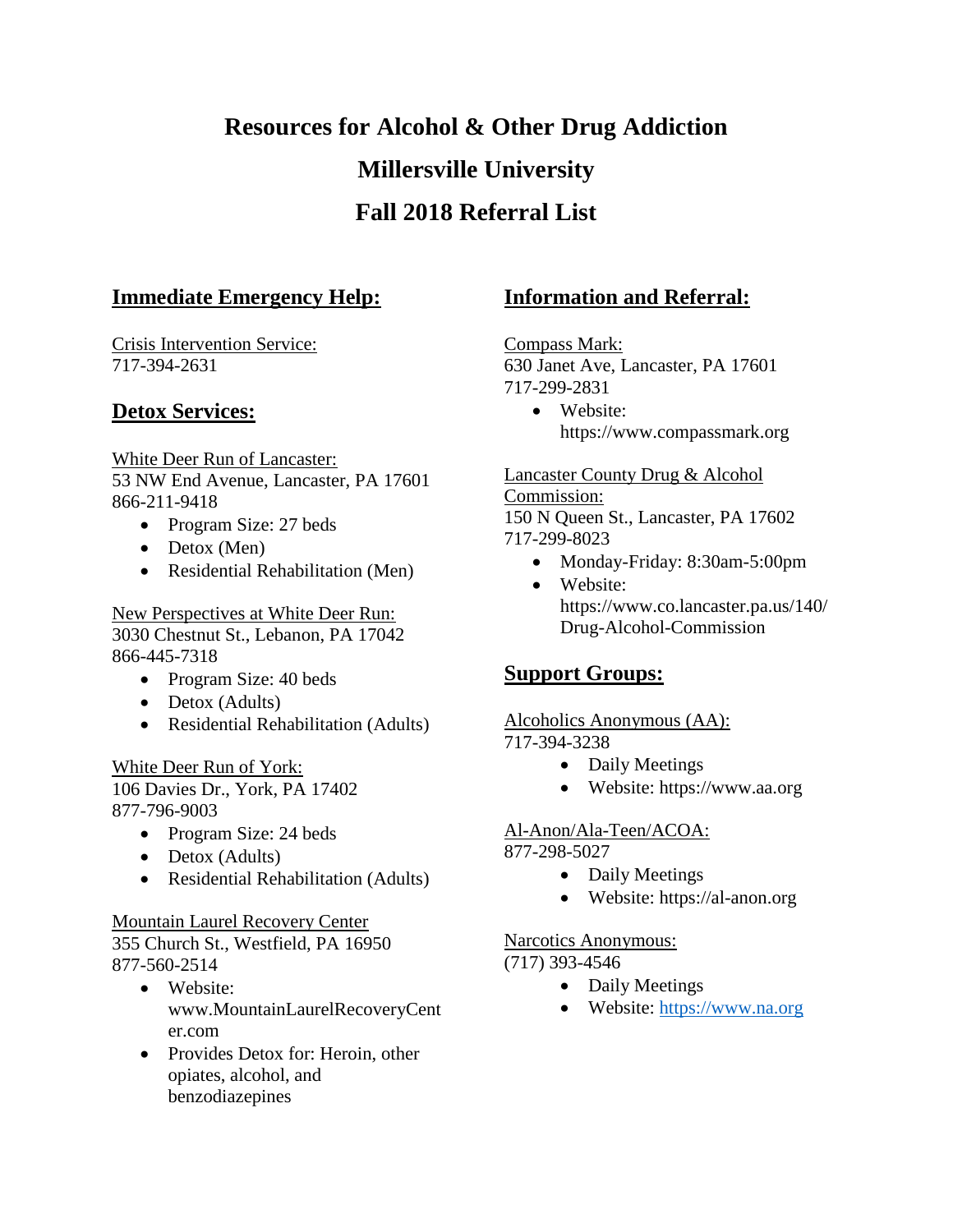Step to Freedom:

717-380-6280

• Christian-based program

Discovery Recovery:

1899 Marietta Ave., Lancaster, PA 17603 717-394-6991

• Christian-based program

## Celebrate Recovery:

- Locations:
	- o Millersville: 717-468-9708
	- o Manheim: 717-653-6266
	- o Columbia: 717-200-1362
	- o Ephrata: 717-917-1625
	- o New Providence: 717-786- 5580
	- o Elizabethtown: 717-715-3347
- Christian-based program
- Website: https://www.celebraterecovery.co m

# **Counseling Services:**

Pennsylvania Counseling Services: 40 Pearl St, Lancaster, PA 717-397-8081

Website: www.pacounseling.com

# The Light Program:

610-644-6464

- Program Options: Rehab After Work; Rehab After School
- Website: www.mylightprogram.com

#### Lancaster Freedom Center:

436 N Lime St., Lancaster, PA 17602 717-3979118

- Intensive Outpatient Program
- Email: info@lancasterfreedomcenter.com
- Website: https://lancasterfreedomcenter.com

T.W. Ponessa and Assoc. Counseling

Services, Inc.:

410 N. Prince St. Lancaster PA 17603 (717) 560-7917160

• Website: https://www.twponessa.com

## Naaman Center:

717-367-9115

- Locations:
	- o 39 W Vine St, Lancaster, PA (bilingual)
	- o 4600 E Harrisburg Pike, Elizabethtown, PA
	- o 248 Maple Ave, Quarryville, PA
	- o 835 Houston Run Dr, Suite 230, Gap, PA
- Website: www.naamancenter.com

## Recovery Centers of America:

235 W Lancaster Ave., Devon, PA 19333 1-800-RECOVERY

- Email: HELP@recoverycoa.com
- Website: recoverycentersofamerica.com